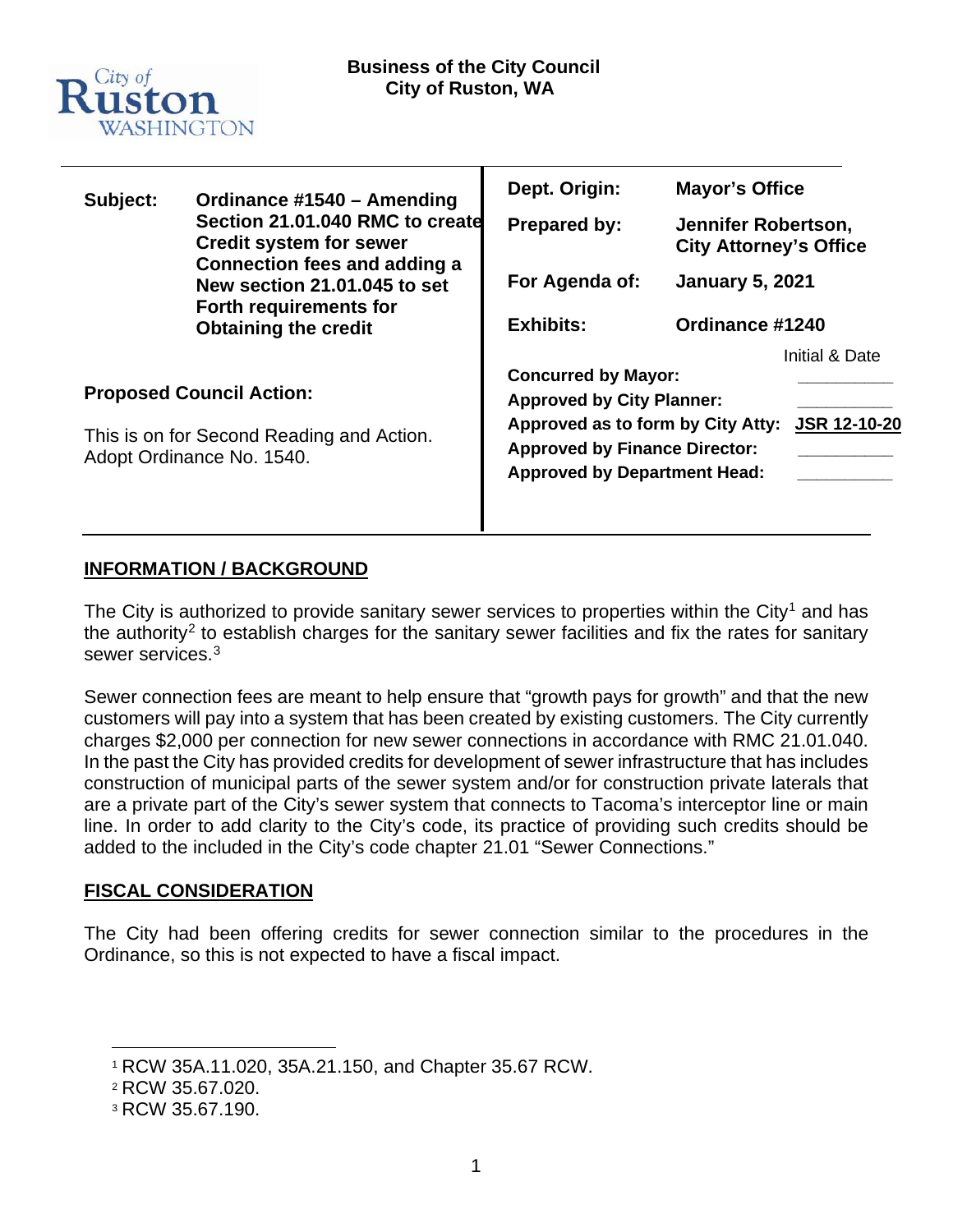# **RECOMMENDATION / MOTION**

This is on for Second Reading and Action. Adopt Ordinance No. 1540.

MOTION: I move to adopt Ordinance No. 1540 regarding sewer connection fees, amending RMC 21.01.040 to provide for credits for connection fees, and adding a new Section 21.01.045 to the Ruston Municipal Code to create a process for obtaining credits for sewer connection fees.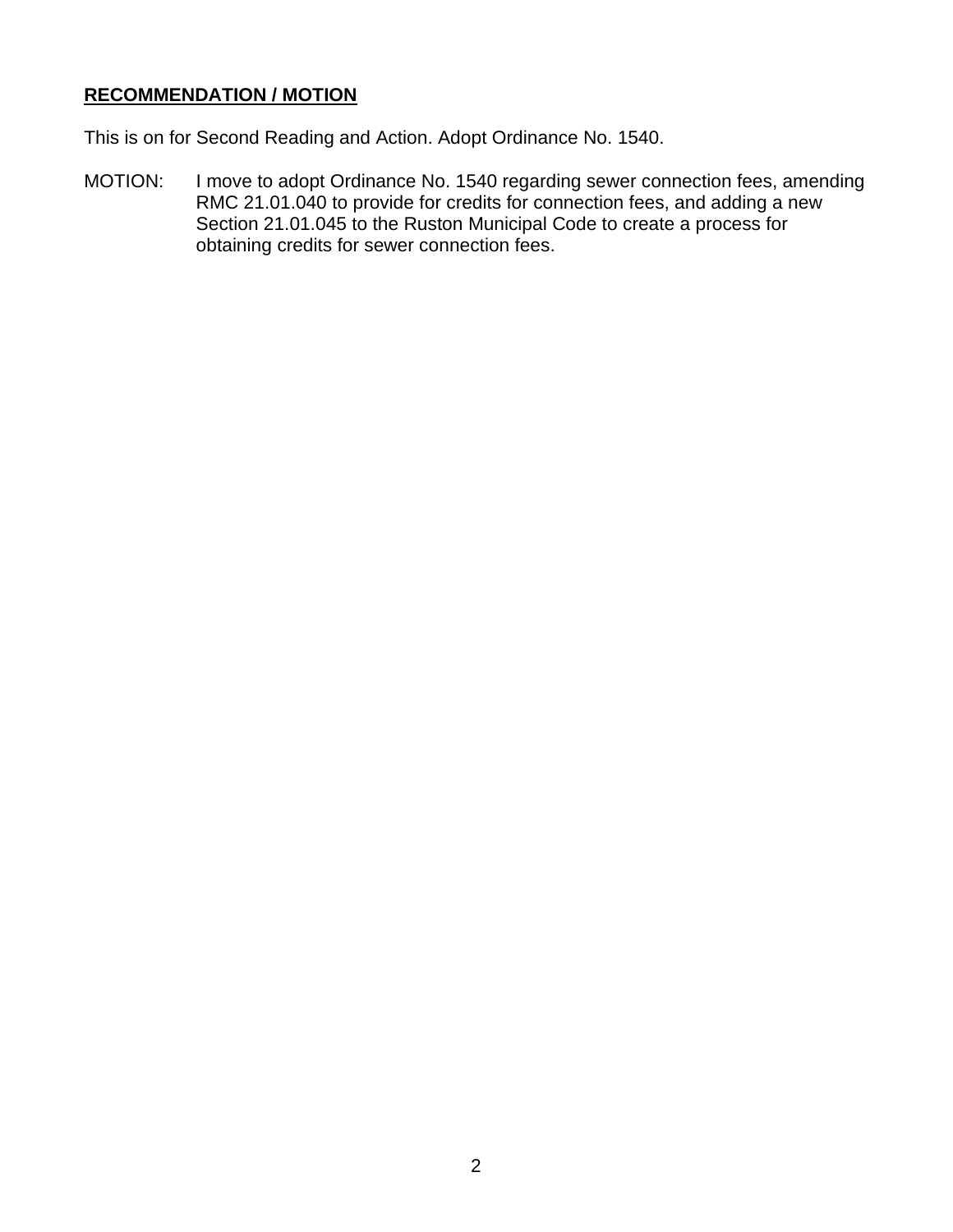#### **ORDINANCE NO. 1540**

**AN ORDINANCE OF THE CITY OF RUSTON, REGARDING SEWER CONNECTION FEES, AMENDING RUSTON MUNICIPAL CODE SECTION 21.01.040 TO PROVIDE FOR CREDITS FOR CONNECTION FEES, AND ADDING A NEW SECTION 21.01.045 TO THE RUSTON MUNICIPAL CODE TO CREATE A PROCESS FOR OBTAINING CREDITS FOR SEWER CONNECTION FEES, AND ESTABLISHING AN EFFECTIVE DATE.** 

WHEREAS, in accordance with RCW 35A.11.020, 35A.21.150, and Chapter 35.67 RCW,

the City is authorized to provide sanitary sewer services to properties within the City; and

WHEREAS, in accordance with RCW 35.67.020, the City has the authority to establish

charges for the sanitary sewer facilities; and

WHEREAS, in accordance with RCW 35.67.190, the City has the authority to fix the rates

for sanitary sewer services; and

WHEREAS, the sewer connection fees are meant to help ensure that "growth pays for growth" and that the new customers will pay into a system that has been created by existing customers; and

WHEREAS, the City charges \$2,000 per connection for new sewer connections in accordance with RMC 21.01.040; and

WHEREAS, the City has provided credits in the past for development that has construction municipal parts of the sewer system and/or constructed private laterals that are a private part of the City's sewer system that connects to Tacoma's interceptor line or main line in accordance with the City's interlocal agreement with Tacoma; and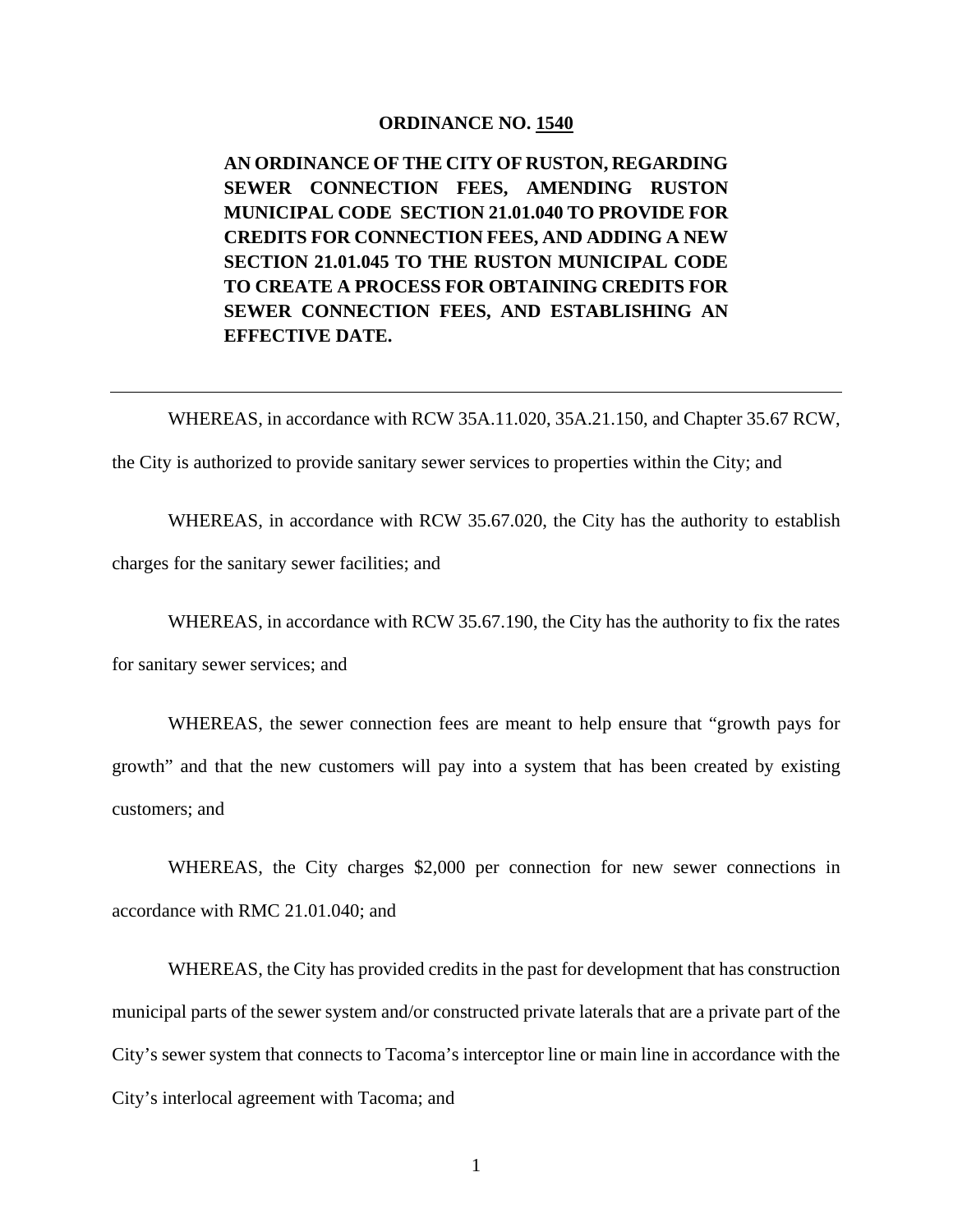WHEREAS, in order to add clarity to the City's code, its practice of providing such credits should be included in the City's code; and

WHEREAS, on December 15, 2020, the City Council held first reading of this ordinance;

and

WHEREAS, on January 5, 2021, the City Council adopted this Ordinance during its regular

meeting at the second reading; **NOW, THEREFORE**

### **THE CITY COUNCIL OF THE CITY OF RUSTON DOES HEREBY ORDAIN AS**

#### **FOLLOWS:**

**Section 1.** Section 21.01.040 of the Ruston Municipal Code is hereby amended to read as

follows:

### **21.01.040 – Application to Connect; Connection Fees.**

A. Any person desiring such connection to be made, or such pipe or drain to be laid, shall make an application for permit therefor in writing to the City Clerk on a form to be prescribed by the Mayor. Such application shall specify the plumber or other person who is to perform the work and shall be accompanied by a permit fee as prescribed by the Uniform Plumbing Code and a one-time connection fee of \$2,000.00 per unit being developed. The definition of a "unit" shall be per "dwelling unit", per "commercial unit" or per "hotel room". An area shall not be considered a separate "unit" if it does not have any plumbing fixtures in the space. If there is an issue as to how many units are being connected under this section, then the City Planning Director shall have the discretion to make a determination as to the number of units being connected. Such determination shall be appealable under the procedures for interpretations under [Chapter 19.09](https://library.municode.com/wa/ruston/codes/municipal_code?nodeId=TIT19ADDERE_CH19.09ADIN) RMC. If there is a partial unit, the number of units shall be rounded up to the nearest whole number. The Clerk shall issue a permit after being satisfied that such person is qualified or authorized as provided in this code and all fees have been paid.

B. In calculating connection fees, the City may provide credits towards such fees in accordance with RMC 21.01.025. The fees charged shall be as described in subsection A above, minus any applicable credits. In order to obtain such credits, the request for a credit must be received by the City at the same time as the application to connect is submitted. If the allowable credit exceeds the connection fees charged, no refund is due from the City, however,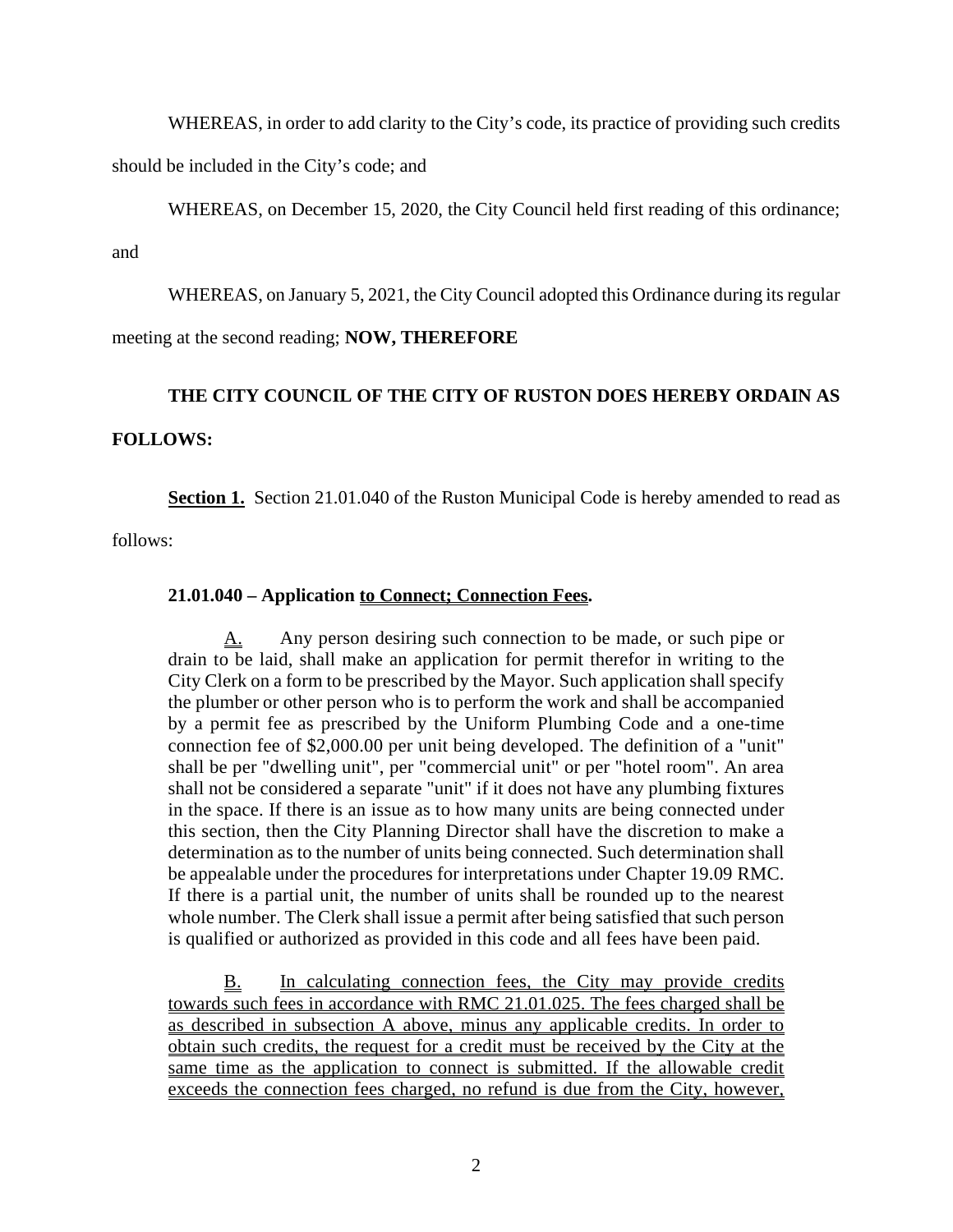any such excess credit may be carried over for use on future connection fees in accordance with the provisions of this Chapter.

**Section 2.** A new section 21.01.025 is hereby added to the Ruston Municipal Code to read as

follows:

### **21.01.025 Credits for private development of public sewer system.**

- A. Any Ruston sewer customer that develops a portion of a municipal sewer system inside the City of Ruston, is eligible to apply for a credit towards sewer connection fees as set forth in RMC 21.01.020.
- B. In order to obtain a credit towards such fees, the customer must do each of the following:
	- 1. Request such credit at the time an application to connect is made;
	- 2. Provide the total amount that is eligible as a credit under subsection C below;
	- 3. Provide information to establish the date such work was completed.
- C. The maximum amount that is eligible to be applied as a credit will be calculated as follows:
	- 1. For work that is being performed after the effective date of this section (January 2021), any work that is performed in the City for which a credit is available under this Section, the customer responsible for performing such work shall provide information to the City and the end of the project to allow the City to discern and calculate the maximum credit amount. A letter will be placed in the property files of the City and provided to the Customer with the maximum credit amount. Such letter to be updated whenever credits have been utilized.
	- 2. For work that was performed prior to the effective date of this section, any customer seeking to use a credit under this section shall provide the City with the following:
		- a.An accounting provided under penalty of perjury of the costs incurred, including the total amount of credit the customer believes he is eligible to receive;
		- b.Provide documentation supporting the accounting to establish the total amount that customer has spent on developing a portion of a municipal sewer system inside the City of Ruston, including invoices, payment receipts, plans, contractor's bills, etc. and sign a sworn statement that the amount spent is a true and correct accounting of the project; and
		- c.Provide an accounting of any credits the City has previously provided for such work.

The City will then review the materials provided by the customer and determine the maximum credit amount the customer is eligible to received. A letter will be issued and placed into the property files of the City with the maximum credit amount. Such letter to be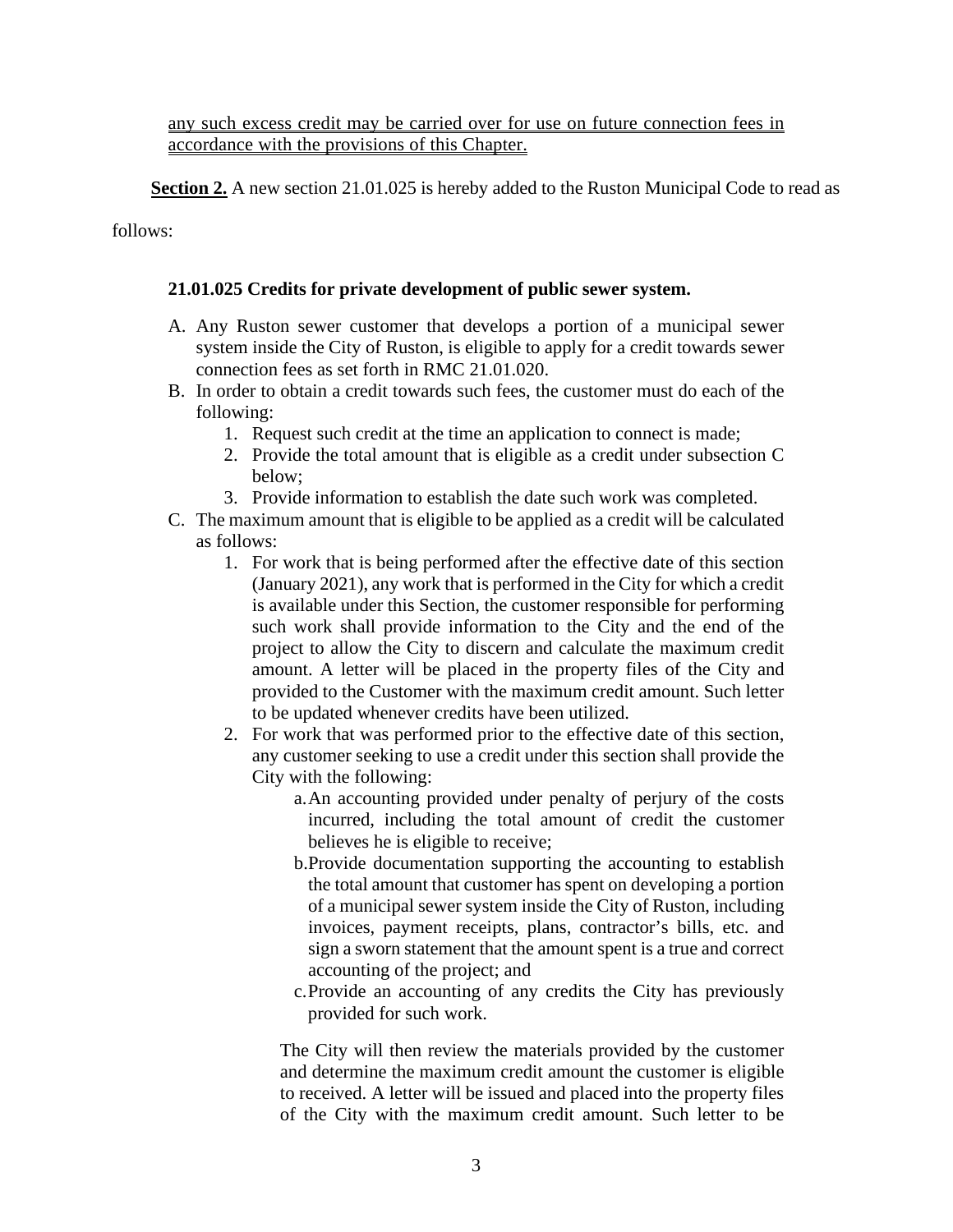updated whenever credits have been utilized.

- D. Any connection credits permitted under this section may only be applied to any connections made within twenty (20) years of completion of the work that is eligible for connection fee credit.
- E. If the allowable credit exceeds the connection fees charged, no refund is due from the City, however, any such excess credit may be carried over for use towards future connection fees in accordance with the time limitation in subsection D above.
- F. The decision by the City as to the maximum amount of the credit is a final decision and is not subject to administrative appeal.

 **Section 3. Severability**. If any section, sentence, clause or phrase of this Ordinance should

be held to be unconstitutional by a court of competent jurisdiction, such invalidity or unconstitutionality shall not affect the validity or constitutionality of any other section, sentence, clause or phrase of this Ordinance.

**Section 4**. **Publication**. This Ordinance shall be published by an approved summary consisting of the title.

**Section 5. Effective Date.** This Ordinance shall be effective five days after publication as provided by law.

ADOPTED by the City Council of the City of Ruston and attested by the City Clerk in authentication of such passage on this day of January, 2021.

APPROVED by the Mayor this day of January, 2021.

\_\_\_\_\_\_\_\_\_\_\_\_\_\_\_\_\_\_\_\_\_\_\_\_\_\_\_\_\_\_ Bruce Hopkins, Mayor

ATTEST/AUTHENTICATED:

\_\_\_\_\_\_\_\_\_\_\_\_\_\_\_\_\_\_\_\_\_\_\_\_\_\_\_

Judy Grams, City Clerk